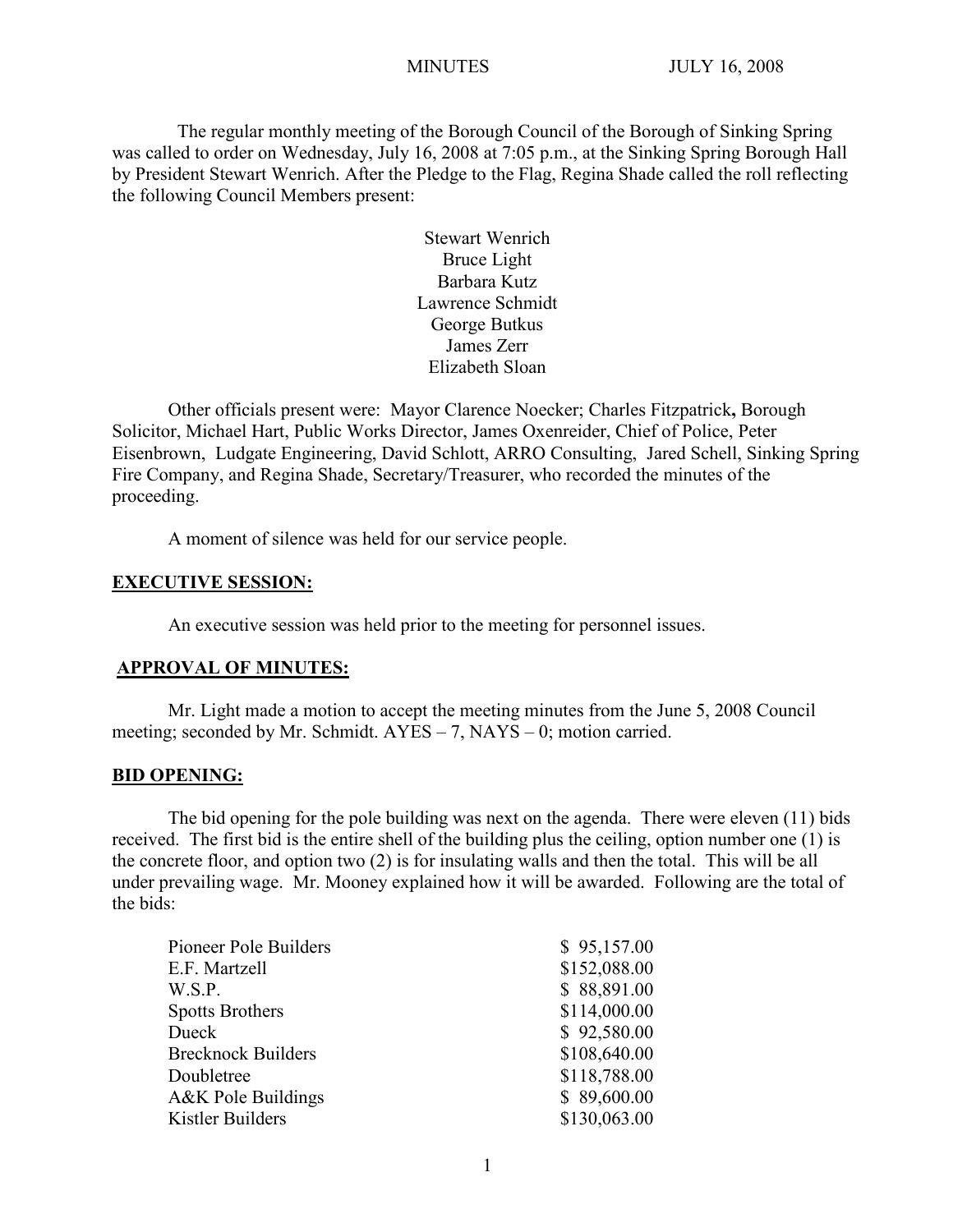### **BID OPENING (cont'd):**

| Fedderville Sales | \$124,650.00 |
|-------------------|--------------|
| McComsey Builders | \$98,880.00  |

There was a discussion that \$75,000.00 was the amount budgeted. The amounts came in over bid and Mr. Mooney explained it was Council's choice if they wanted to go over the bid amount or if they wanted to limit a specific option, etc. Mrs. Kutz stated if we are going to do this we should do it right. Mr. Zerr questioned if W.S.P. have any references. Mr. Hart stated they have none listed. Mr. Butkus questioned Mr. Hart on what the lifetime guarantee is that was discussed at the last meeting. Mr. Hart stated it is fifty (50) years. The land preparation was done by us in house. After some discussion on the bids, Mrs. Kutz made a motion to accept W.S.P.'s bid amount of \$88,891.00 pending review by our Solicitor and Engineer; seconded by Mr. Light. Mr. Wenrich called for a roll call vote.  $AYES - 7$ ,  $NAYS - 0$ ; motion carried.

### **VISITORS:**

There were no visitors.

### **COMMUNICATIONS:**

There were no communications.

### **APPROVAL OF THE BILLS:**

Mr. Light made a motion to pay the bills; seconded by Mrs. Kutz.  $AYES - 7$ , NAYS – 0; motion carried.

### **REVITALIZATION PROJECT:**

Mr. James Pachuilo addressed Council. Mr. Wenrich told the audience that the slide presentation that the Historical Society put on was outstanding. The first presentation was done here at the Borough the second was done at the fire company as they had more room to accommodate more people. He thanked the Committee for helping get it organized. Mr. Pachuilo wanted it noted for the record that he publicly thanked Mr. Paul Miller for the great job he did. Mr. Pachuilo stated we were asked to give a written report to the Reading Area Transportation Study. The report was sent 7/13/08. This report could lead to future highway funding. A joint municipal services grant application will be submitted to DCED on 7/17/08. This will provide for municipalities for the Rt. 422 Corridor to document transportation, economic development problems, and purposed solutions. The proposed "Official Map" has had a preliminary review by the Berks County Planning Commission. The historical presentation has been enjoyed by about 150 attendees. The subcommittees are moving ahead. The Promotional Committee is planning a special event on Sunday, September  $14<sup>th</sup>$ . The highlights are softball games, food; some of the children from the playground are going to be using their talents for logos and their visions of the future. The BOSS20/20 website is up and running. It will be updated as soon as new events or info becomes available. The Design Committee is documenting the architecture of the buildings along Penn Avenue. The Economic Development Committee is planning to go out to the businesses in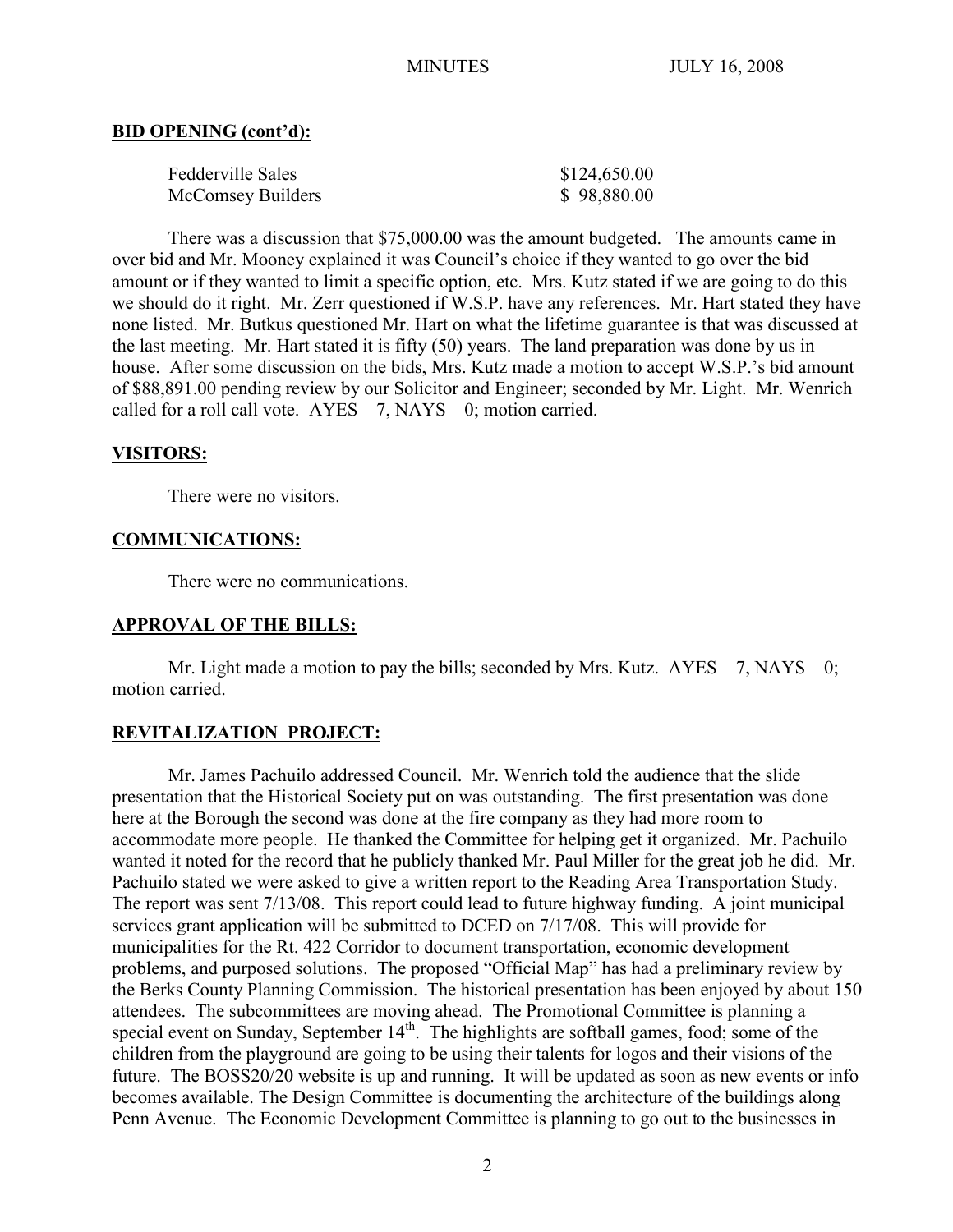### **REVITALIZATION PROJECT (cont'd):**

the Borough with information regarding the project. Mr. Pachuilo requested the use of the Borough logo until a logo for the project could be designed. Mr. Zerr made the motion to allow the Revitalization Committee to use the Borough logo; seconded by Mr. Schmidt. AYES – 7, NAYS – 0; motion carried. Mr. Light made the motion to appoint Mrs. Shade and Mr. Hart as Co-Chairmen of the Project reporting directly to Borough Council at no extra cost and adopt the flow chart showing the chain of command; seconded by Mr. Schmidt.  $AYES - 7$ ,  $NAYS - 0$ ; motion carried.

### **MILLER ENVIRONMENTAL:**

Mr. Peter Juzyk gave the June monthly report. Invoicing of industrial permittees for the first half of 2008 have been completed. Dunkin Donuts and Wonderful Chinese Restaurant remain in non-compliance of the Sewer Use Ordinance. He has not had any communication from the Borough, or the Solicitor on this matter. They had a water quality specialist from PA DEP conduct a plant inspection on 6/16/08. They recommended that the gates on sludge beds 9 through 14 be recaulked. Miller did a little more than they requested. The staff observed a significant increase in flow from Lower Heidelberg at the Green Valley meter. Elevated flows were verified during meter calibrations performed by W.G. Malden, Inc. The flows increased from an average of approximately 500,000 gallons per week ending 6/19/08 and nearly 900,000 gallons for the week ending 6/26/2008. Mr. Juzyk met with Mr. Carl D'Amico of Lower Heidelberg to inform him of the situation. He also sent written communications but has not heard anything from them as of this time. No explanation was given. The person from Malden did notice that the pipe was running quite full and it seemed to be mostly clean water which would mean an I&I problem. Mr. D'Amico did question Mr. Juzyk where he thought the water might be coming from. The only thing Mr. Juzyk could tell him was that he will need to pop manhole covers and try and trace it back and determine where it starts flowing into that line. There was no significant rainfall, Mr. Zerr stated. There might have been  $\frac{1}{4}$  inch of rain. In the past there have been some false high readings on this meter however that was not the case in this instance, Mr. Juzyk reported. It was around 700,000 or 780,000 gallons the week before Mr. Juzyk stated. Mr. Butkus questioned if this line connects to the locker room at the Green Valley pool. Mr. Juzyk did not know. Mr. Wenrich stated even if it was, that was still a lot of flow. Ms. Sloan made a motion to send a friendly letter going out from Mr. Fitzpatrick putting them on notice that we need a response on where this water is originating from with fourteen (14) business days; seconded by Mr. Butkus. Mr. Juzyk requested that they would like to be kept abreast of their findings. Mr. Mooney questioned how much are they allowed to flow to the plant. Mr. Juzyk doesn't know if there is a set amount. Mr. Mooney stated we better make sure that this is over what they paid for. Ms. Sloan stated that doesn't matter we want to know why it is so high. They are not over their allotted capacity as of yet. There has been a significant increase though.  $AYES - 7$ ,  $NAYS - 0$ ; motion carried. Mr. Juzyk stated he received a price quotation from Reading Electric to perform infrared inspections on electrical panel for \$575 plus \$50 per hour labor with a minimum of four (4) hours on site. He continued \$1,000 was budgeted for that item. Mr. Butkus explained what this study would show. Council agreed to have Miller move ahead. Samplings of industrial permittees for the second quarter of 2008 have been completed. In addition commercial permits for the second quarter are completed as well. They have conducted field measurements of the collection system. They noted errors on drawings and submitted corrected drawings to ARRO Consulting to update the collection system drawings. Mr. Wenrich stated the Dunkin Donuts and Wonderful Chinese Restaurant appear on every report.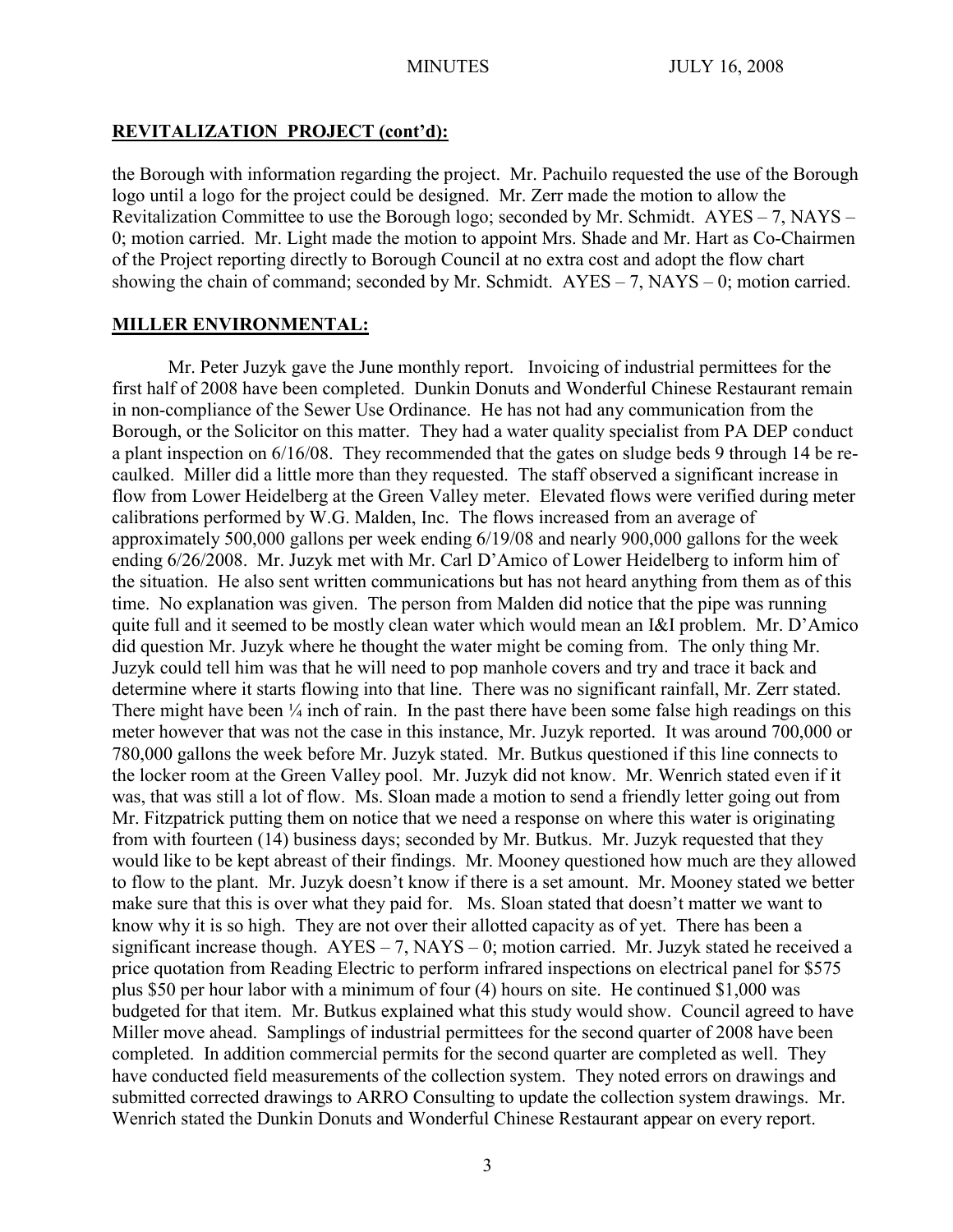# **MILLER ENVIRONMENTAL (cont'd):**

Mr. Zerr made the motion to authorize our Solicitor to follow up with these businesses with a letter if one (1) hasn't been sent already and if one (1) was sent to follow up with a stronger letter saying if they aren't compliant within five (5) business days (send the letter both regular and certified) they will be shut down until they are in compliance; seconded by Mr. Butkus.  $AYES - 7$ ,  $NAYS - 0$ ; motion carried. Ms. Sloan requested that it be handled by the Sherriff. A brief discussion ensued. It was decided to move ahead with the letter. Another discussion ensued as to how many connections are at the strip mall. Mr. Juzyk stated going back earlier this year there was a discussion about DSL connection for their computer at the sewer plant. The cable modem was too expensive. He believed that Council gave him permission to get the DSL however after reading the minutes he can't find anything official giving him the okay to do that. In April a DSL modem was ordered and came. It was a pass through expense. Mrs. Shade brought it to Mr. Juzyk attention that we hadn't done anything official with that. The cost each month will be \$40.00. The thought is Miller will pay half the bill and the Borough will pay half. Mr. Butkus said that was the going rate for DSL. We have Verizon out at the plant. Ms. Sloan thought we should make a call to D&E Communications and see if they have DSL service at the plant. Mr. Wenrich asked Mrs. Shade to call D&E to see if they have provided this service back there. Mr. Zerr made a motion to go with the current contract provided that Mr. Butkus or Mr. Juzyk looks into D&E as a possible carrier; seconded by Mr. Butkus. Mrs. Shade questioned if they do go with D&E is there a penalty for breaking the contract. They will need to look into this as well as they felt that was a very good question.  $AYES - 7$ ,  $NAYS - 0$ ; motion carried.

## **COMMITTEE REPORTS:**

# **SEWER ENGINEER – DAVID SCHLOTT, JR.:**

Mr. Schlott distributed a copy of his report. The first item was the Mt. Home Road Project which was actually an Authority issue. The pump station is now in operation although no connections have been made to date. There will be nine (9) connections. A letter will be sent Mr. Schlott believes along with talking to them. The second item is the pretreatment program. A new permit is going to be issued to Reading Bakery System in South Heidelberg Township. A permit has been sent to Miller Environmental for issuance. It has not been issued as Mr. Juzyk has some questions for them. ARRO reviewed the billing for the pretreatment program. Phipps Label has requested assistance in reducing the discharge of pollutants to the sewer system. Mr. Butkus asked if Mr. Schlott heard anything from DEP on the phosphorous levels. Mr. Schlott had not; he was unable to get a hold of them. At 1,000,000 MGD's the limit should be 2 milligrams per liter. He explained why this happened.

# **FIRE DEPARTMENT – JARED SCHELL:**

There were 31 incidents in June and the number of personnel was 269.

### **BOROUGH ENGINEER – PETER EISENBROWN:**

He had no report.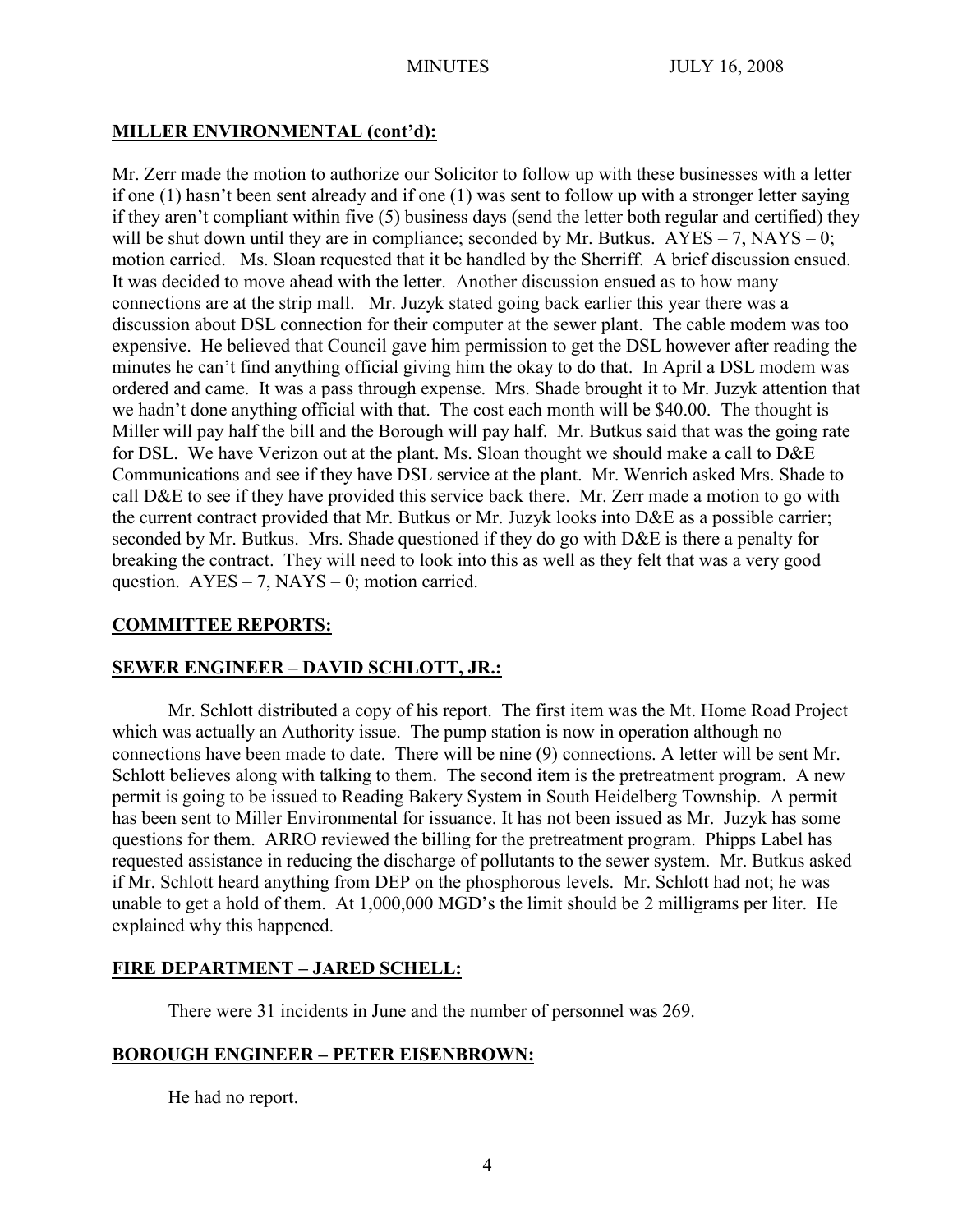## **POLICE DEPARTMENT – CHIEF JAMES OXENREIDER:**

Chief Oxenreider stated they had 191 calls for the month of June. They had 64 traffic citations, 13 parking tickets, and 11 warnings were issued. The Dodge Charger is in and we took delivery. It needs to get striped and prepped. We still need to get the light bars, etc. We will be turning over car 44-3 to the Borough and the current admin car will be sold as the retired Borough vehicle. Officer Schweyer went to truck inspection school. He is certified to inspect trucks. We have run Smooth Operator this month and we were successful with it. Chief Oxenreider explained what this is and how it works. The next detail is scheduled for September  $7<sup>th</sup>$  to the 21<sup>st</sup>. Mr. Wenrich asked if we have a plan to use Mr. Schweyer's new certification. Chief Oxenreider stated we do. Ms. Sloan questioned if we will be doing anything in the fall with checking out babyseats. Chief Oxenreider stated the State Police do that as they would have to be certified to do that and currently no officers are certified for this in the Borough.

### **PUBLIC SAFETY – JAMES ZERR:**

The Safety Committee had one (1) issue. There was a request for a handicap space for 4318 Penn Avenue, the home of Mr. Butkus' grandparents. The Mayor and the Chief had reviewed the information and they were in agreement. Mr. Zerr made a motion to place the sign at 4318 Penn Avenue according to the regulations; seconded by Mr. Light. AYES -6, NAYS  $-0$ , ABSTAIN  $-1$ (Mr. Butkus); motion carried.

### **SEWER AND SANITATION COMMITTEE – GEORGE BUTKUS:**

Mr. Butkus spoke with Mr. Zerr the week prior and they are getting proper wording together to have Mr. Fitzpatrick put together a tougher trash ordinance. Mr. Butkus does not want sidewalks/streets blocked. His goal is to have this altogether and ready for adoption before school begins.

# **PARK AND RECREATION – BARBARA KUTZ:**

Mrs. Kutz made a motion at appoint four (4) new members to the Recreation Board. Their names are Denise Stine, Samantha Zerr, Emily Emily Menendez and Julie Bohanick; seconded by Mr. Light;  $AYES - 6$ ,  $NAYS - 0$ ,  $ABSTAIN - 1$  (Mr. Zerr); motion carried. Our holiday lights have arrived.

### **STREETS, BUILDINGS, & UTILITIES:**

Mr. Light informed Council that Mr. Hart has passed his test for the residential plumbing inspector. This needs to go to Harrisburg and once it is returned it will be official. Mr. Hart stated he got a quick quote on turning the sign in the back to an LED sign. It would cost about \$18,000.00. In addition, he had pictures of a sign for the front of the building. It attaches to the building and lights up. He said there are three (3) options. The range is \$800 to \$3,000 depending on what we would like to do. Mr. Hart passed around pictures. Mr. Wenrich questioned if the sign company made repairs to the sign out back. Mr. Hart stated they did make repairs however it is not the best. Mr. Hart explained how the sign works in the back and the problems we are having with it. This item was deferred till the next meeting. Mr. Wenrich would like to see some other pricing.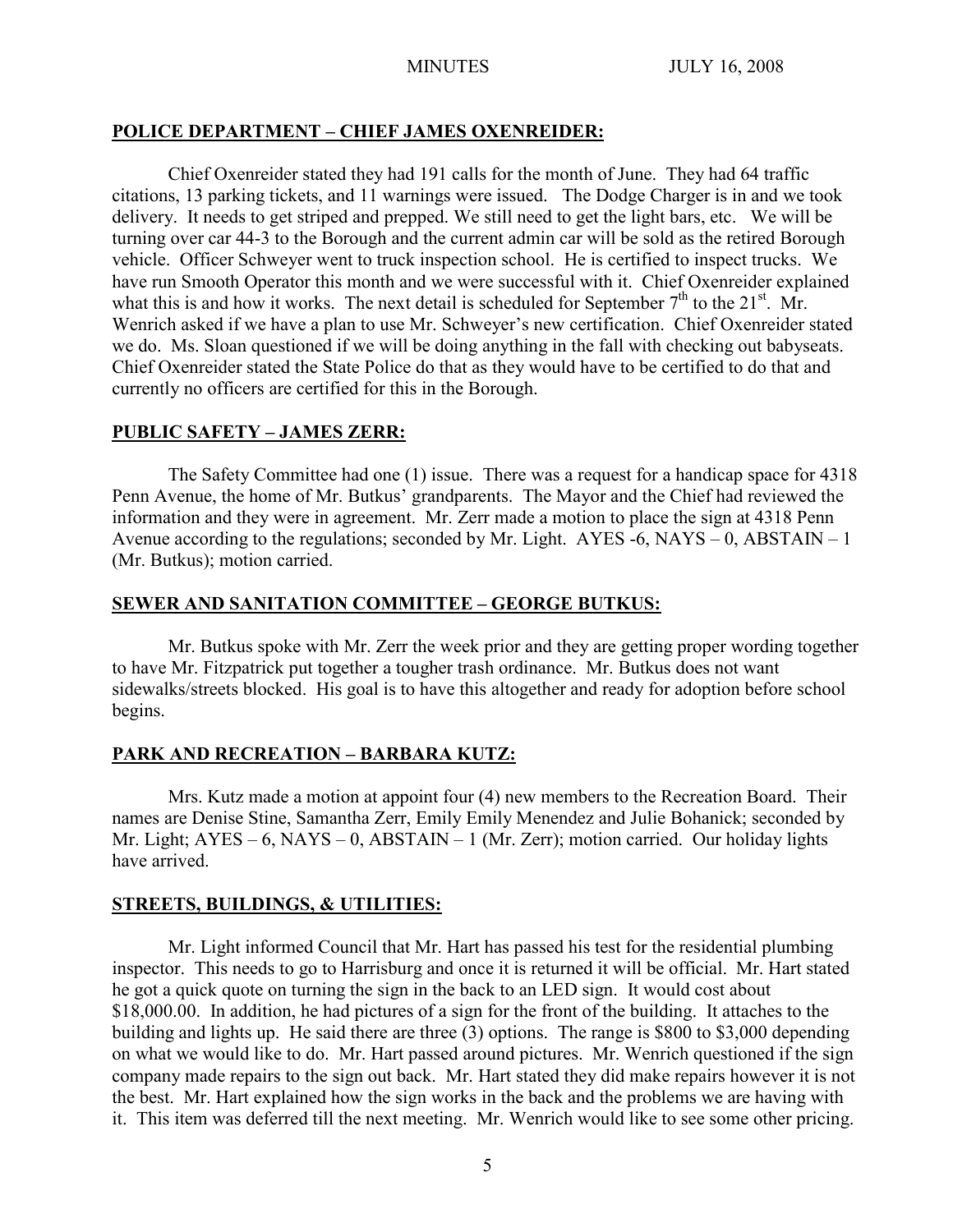### **STREETS, BUILDINGS, & UTILITIES (cont'd):**

Mr. Schmidt questioned Mr. Hart where we were regarding the locks. Mr. Hart stated we are waiting for some hardware to arrive. Mr. Wenrich would like a time table on when this will begin.

### **UNFINISHED BUSINESS:**

The flu clinic is listed for Wednesday, October  $15<sup>th</sup>$  from 11:00 a.m. to 3:00 p.m. here at the Borough Hall.

The next item was authorization to prepare the official map of Sinking Spring. Mr. Zerr made the above motion; seconded by Mr. Light. Mr. Ludgate explained how the map will work and when it needs to be updated. The main purpose of the map is that we can use this to go after funding. We have a starting point.  $AYES - 7$ ,  $NAYS - 0$ ; motion carried.

The Friends of the Library would like to hold a bake sale in the Borough Hall on Election Day. The Borough Hall has become a new polling place this year. A discussion ensued on this issue. The Borough Hall is going to be a very busy place that day, Mr. Wenrich stated. The Library has approached both Mr. Schmidt and Mrs. Shade about being closed that day. Mr. Wenrich asked Council if the Library can close on that day. It is also Mr. Wenrich's recommendation that the Borough Hall be closed as well. There will be enough going on here as is and parking will be a premium. Mrs. Kutz questioned if this means the street department is closed as well. Mrs. Shade stated that would be just three (3) other people. Someone questioned about the police department to which Mr. Wenrich stated they are never closed. The police secretary will fall under this as well as she is a non uniformed employee. Mr. Schmidt feels if the offices are closed the street crew should be off as well. A brief discussion ensued as to whether they should be paid or unpaid. Mr. Schmidt made a motion to give all non uniformed employees off on Election Day and pay them as well; seconded by Mr. Light.  $AYES - 5$ ,  $NAYS - 2$  (Mr. Butkus and Ms. Sloan); motion carried. The Mayor questioned about the police and if they should be paid for the holiday. Mr. Mooney stated they are under contract. Their contract sets forth what days they get paid for. Mrs. Kutz feels the employees should forego the day after Thanksgiving. It is another day in the same month. Mr. Wenrich stated this is just for this year's Election. Mr. Schmidt feels just General Elections. Mrs. Shade stated the other issue is can the Friends have their bake sale. Mr. Zerr asked if the Election Board has given them their okay. Mrs. Shade explained where the voting booths will go and where the Friends will be putting their tables. Mr. Zerr made the motion to allow the Friends of the Library to have their bake sale pending the rules and regulations of the County Election Board; seconded by Mr. Butkus. AYES – 7, NAYS – 0; motion carried. Ms. Brenda Messina questioned who will let the people in and secure the building. Mrs. Shade stated this will all be taken care of. She said that this will be done through the County. Mr. Schmidt questioned if we could take a few spaces out in the front and put a time limit on them for parking for voting purposes only on that day. Mr. Hart can do that. The Mayor under his powers can authorize the parking spaces and he will do that.

Mr. Light made a motion to disband the sewer authority; seconded by Mr. Schmidt. Mr. Zerr questioned if the motion should be to have the Solicitor draw up the Ordinance. Mr. Mooney stated that Mr. Zerr was correct. Mr. Light amended his motion. Mr. Light amended the motion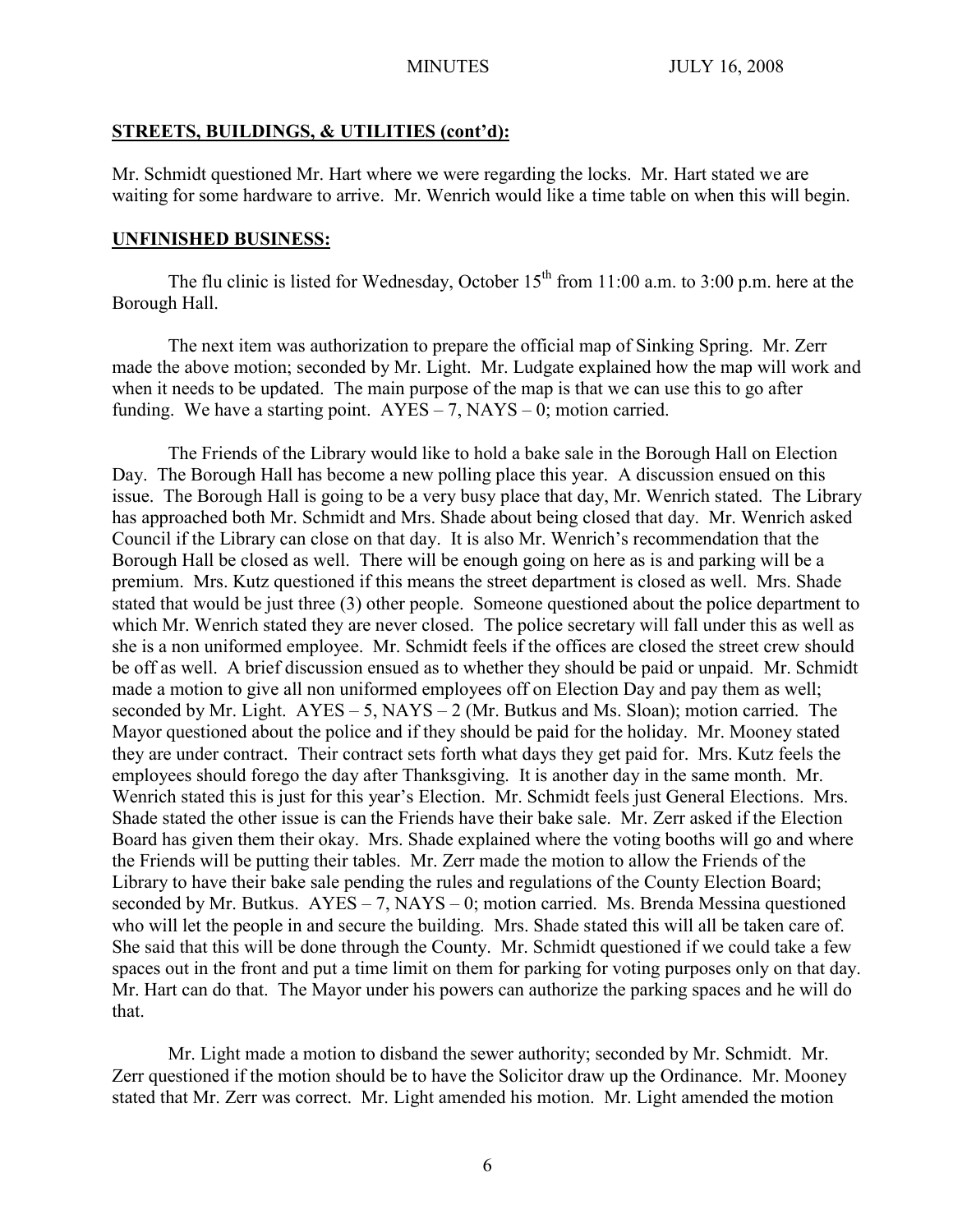## **UNFINISHED BUSINESS (cont'd):**

to authorize the Solicitor to draw up the Ordinance to disband the Municipal Authority; seconded by Mr. Schmidt. Mr. Wenrich asked for a roll call vote. AYES – 4, NAYS – 3 (Mr. Butkus, Mrs. Kutz, and Ms. Sloan); motion carried.

Mr. Wenrich stated earlier that day he gave a lot of thought to which way we should be going in relationship to the Authority. The vote does not reflect on the Authority itself. In the joint meeting there were a lot of things discussed in order to make in a working Authority; we would have needed a business plan. This plan is not ready as of yet. Looking forward we need to move ahead. He said our citizens are hanging in the lurch till something happens. The expansion has to happen. His thought is with the Borough assuming the Authority we will need people like Mr. Francis Butkus. He continued we will be adding a "sewer advisory committee" or perhaps an "infrastructure committee". He wants to keep our rates reasonable and to have the plant operating at its best. He again thanked the Authority for the job they did and they worked best with the information they had. He hopes to make it a better plant and thanked them again.

## **NEW BUSINESS:**

Bulk trash day will be Wednesday, October  $15<sup>th</sup>$ . Mr. Butkus stated what can and can't be placed at the curb. A discussion ensued as to when the bulk trash can be placed out for collection.

# **PUBLIC COMMENT:**

Mr. Zerr made a motion to authorize the Borough Secretary to send a letter of thanks to Mr. Paul Miller for his presentation; seconded by Mr. Butkus. AYES – 7, NAYS – 0; motion carried.

Mayor Noecker stated within the last few weeks Ms. Emily Heister turned 100. The Borough Council will send her flowers.

Mrs. Kutz questioned if we have mandatory recycling. Mrs. Shade stated we don't. Our population is not great enough. She feels after the next census it will be mandatory.

Mrs. Kutz questioned if we reach out to new residents. Mrs. Shade explained how things are done. The people usually come in to register and we give them the information they will need. They must let us know as people come and go so fast.

Mr. James Pachuilo questioned if Borough Council has thought about doing something for the  $100<sup>th</sup>$  Anniversary of the Borough. He also stated that perhaps the Revitalization Committee could do something. Mr. Wenrich stated the Historical Society along with the Revitalization Committee should begin looking into this. He can't speak for the Council five (5) years from now.

Mr. Wenrich made changes on Committee Chairs. Mr. Schmidt is now Chairman of Public Safety. Ms. Sloan is now Chairperson of the Library which makes her President of the Library Board and Mr. Zerr is now head of Administration.